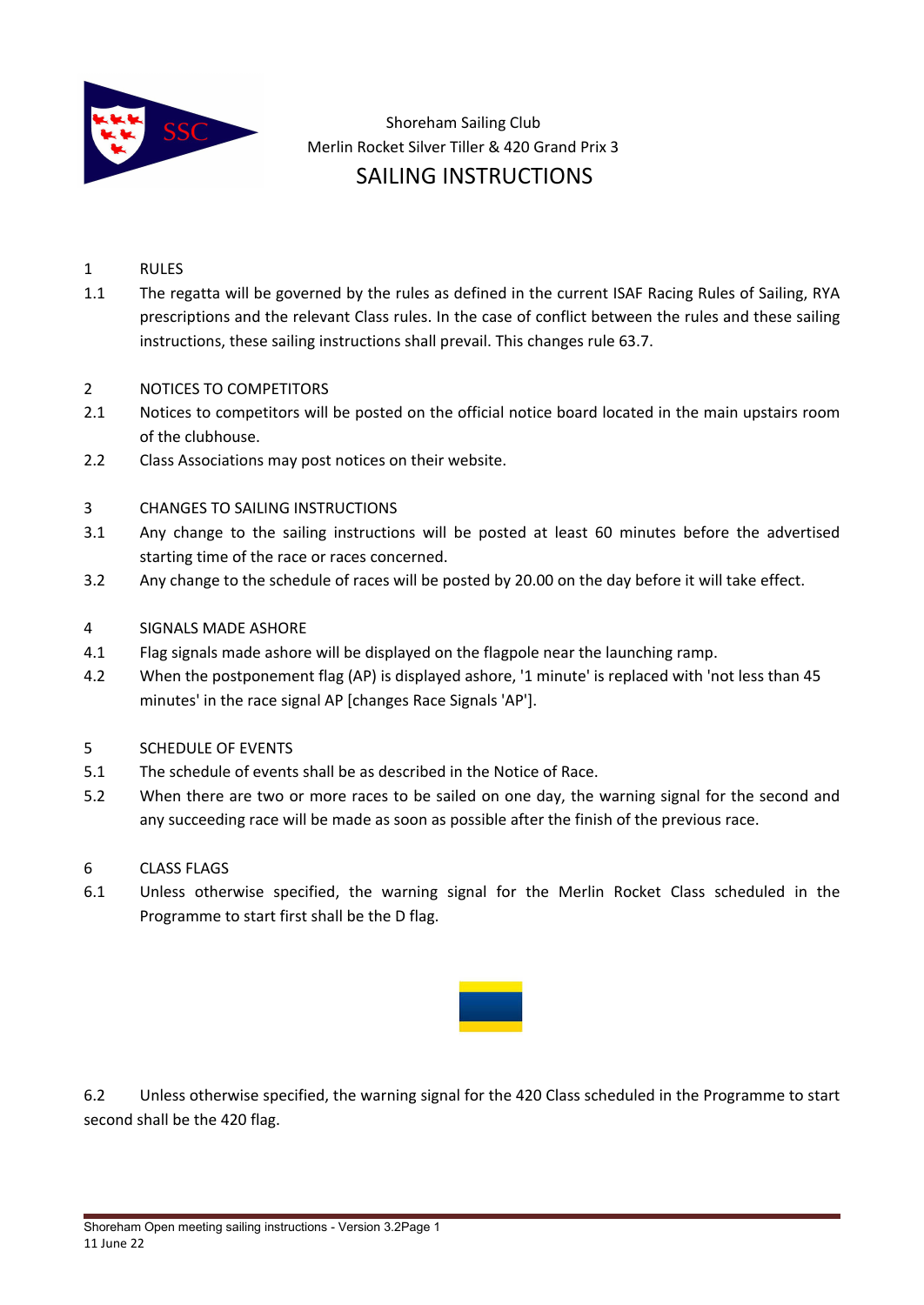# 7 RACING AREAS

7.1 The racing area will normally be to the West of the Harbour entrance.

# 8 COURSES

- 8.1 The courses are designated by letter (A, B, etc). Schematic layouts are in Appendix 1 and show the approximate angles between legs, the order in which marks are to be passed, and the side on which each mark is be left.
- 8.2 The Committee Boat will display the course to be sailed (by letter) on the starboard side prior to the warning signal.
- 8.3 When sailing from Mark 3 to Mark 1, boats may, but do not have to, sail through the start/finish line. When sailing from Marks 1 and 1a to Mark 3, boats may, but do not have to sail through the start/finish line.

# 9 MARKS

9.1 Marks will normally be orange inflatable buoys.

# 10 OBSTRUCTIONS

10.1 A safety boat in close attendance to a boat or a competitor in difficulty is deemed to be an obstruction surrounded by navigable water.

#### 11 THE START

- 11.1 Races will be started by using rule 26 with the warning signal made 5 minutes before the starting signal.
- 11.2 The starting line will normally be between a mast of a committee boat flying an orange flag and a buoy laid to port of the committee boat.
- 11.3 When an inner distance mark is laid close to the committee boat, not necessarily on the starting line, no boat while racing shall pass between the committee boat and this buoy.
- 11.4 A boat starting later than five minutes after her starting signal will be scored Did Not Start without a hearing.

# 12 CHANGE OF THE NEXT LEG OF THE COURSE

12.1 To change the next leg of the course, the race committee may move the original mark (or finishing line) to a new position or lay a replacement mark.

# 13 FINISH

- 13.1 The finishing line will normally be between a mast of the committee boat flying a blue flag and a buoy laid to port of the committee boat.
- 13.2 If the race committee signals a shortened course (displays flag S with two sounds), immediately after the leading boats have rounded mark 3 (in Appendix 1) the fleet should proceed to the Start/Finish line to finish. This modifies rule 32.2.

# 14 TIME LIMITS

- 14.1 The time limit for each race shall be 90 minutes for the first finisher.
- 14.2 Any boat that is still racing but, in the opinion of the Race Committee, is unlikely to finish within 20 minutes of the leading boat may be given a finishing position based upon her position in the fleet at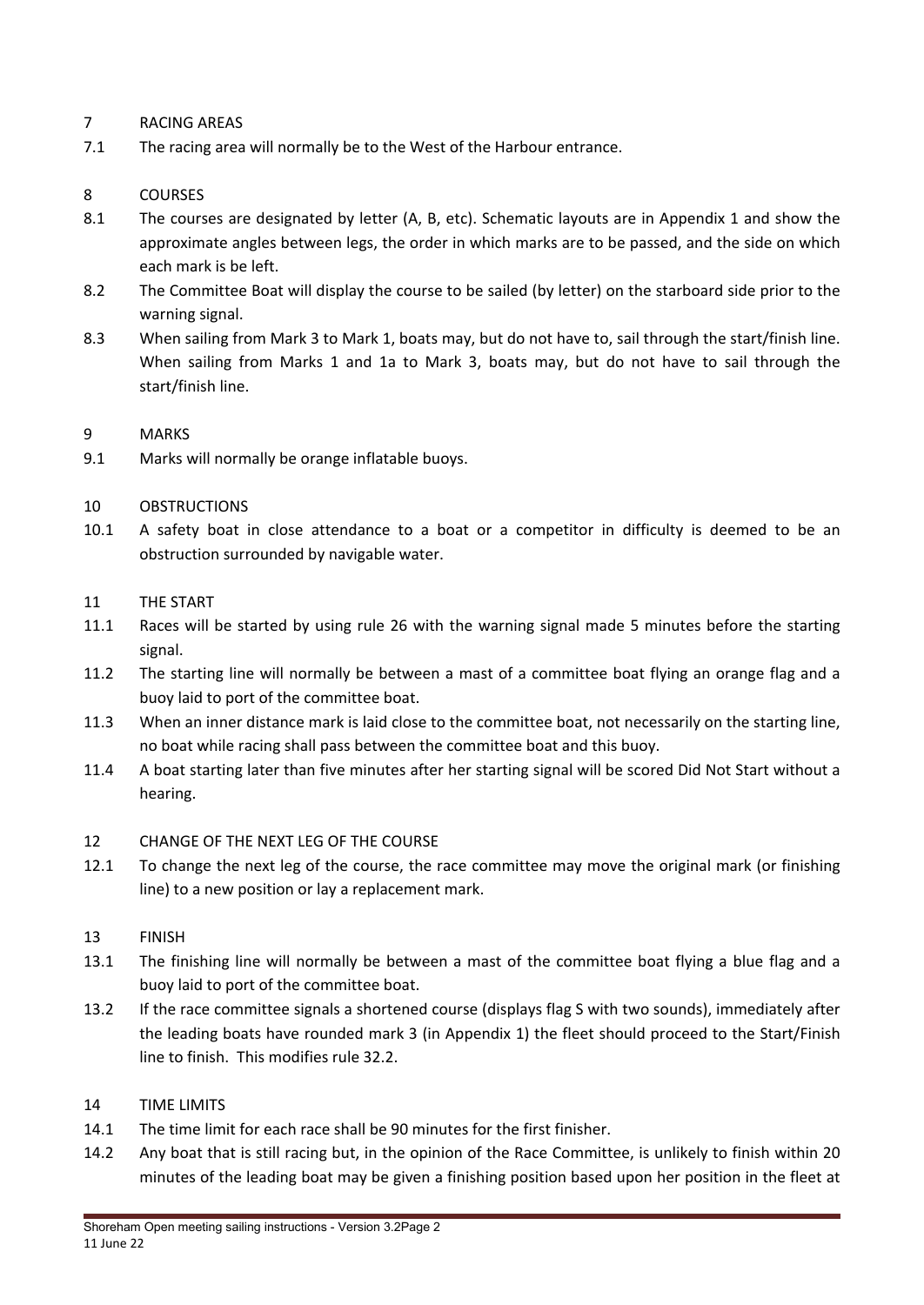the time as observed by the race committee. When this sailing instruction is to be applied, the boats affected will be notified by hail from a race committee vessel. This changes rules 35.

14.3 If 14.2 is not applied, boats failing to finish within 20 minutes of the first finisher shall be scored Did Not Finish without a hearing. This changes rules 35.

# 15 PROTESTS, REQUESTS FOR REDRESS AND PENALTIES

- 15.1 Protests and requests for redress or reopening shall be delivered to the Race Office within the appropriate time limit.
- 15.2 The protest time limit is 90 minutes after the last boat has finished in the last race of the day.
- 15.3 Notices of protests by the race committee will be posted to inform competitors under rule 61.1(b).
- 15.4 Notices of protests will be posted within 30 minutes of the protest time limit to inform competitors of hearings in which they are parties or named as witnesses.
- 15.5 Infringement of the rules will require completion of an on the water penalty as per the current Racing Rules of Sailing.

# 16 SCORING

- 16.1 One race is required to be completed to constitute a series.
- 16.2 Races to count will be as follows:

| <b>Races sailed</b>            |  |  |  |
|--------------------------------|--|--|--|
| Races to count $\vert 1 \vert$ |  |  |  |

- 17 SAFETY
- 17.1 RRS 40.1 applies at all times whilst afloat.
- 17.2 The River Adur, Shoreham Harbour and harbour approaches are a commercial waterway.
- 17.3 All competitors must comply fully with Shoreham Port Authority General Byelaws. Failure to do so will result in disqualification and possible disciplinary action by the Committee in addition to other liability. Signals are made as follows:

| Middle Pier Southern End Focusing        | Major vessel manoeuvring or about to leave the Port.       |  |  |  |
|------------------------------------------|------------------------------------------------------------|--|--|--|
| Seaward:                                 | No vessel shall enter the Port.                            |  |  |  |
| Amber light occulting every 3 seconds    |                                                            |  |  |  |
| DAY and NIGHT                            |                                                            |  |  |  |
| Lifeboat House Focusing over Eastern &   | Major vessel about to enter the Port or leave the West Arm |  |  |  |
| Western Arms: Red light, occulting every | for sea.                                                   |  |  |  |
| 3 seconds DAY and NIGHT                  |                                                            |  |  |  |
| Lifeboat House Focusing over Western     | Major vessel about to enter the Port or leave the East Arm |  |  |  |
| Arm:                                     | for sea or pass from the East Arm to the West Arm.         |  |  |  |
| Red light, occulting every 3 seconds DAY |                                                            |  |  |  |
| and NIGHT                                |                                                            |  |  |  |

- 17.4 A boat that retires from a race shall notify a race committee vessel as soon as possible.
- 18 TRASH DISPOSAL
- 18.1 Competitors shall not intentionally put trash in the water.